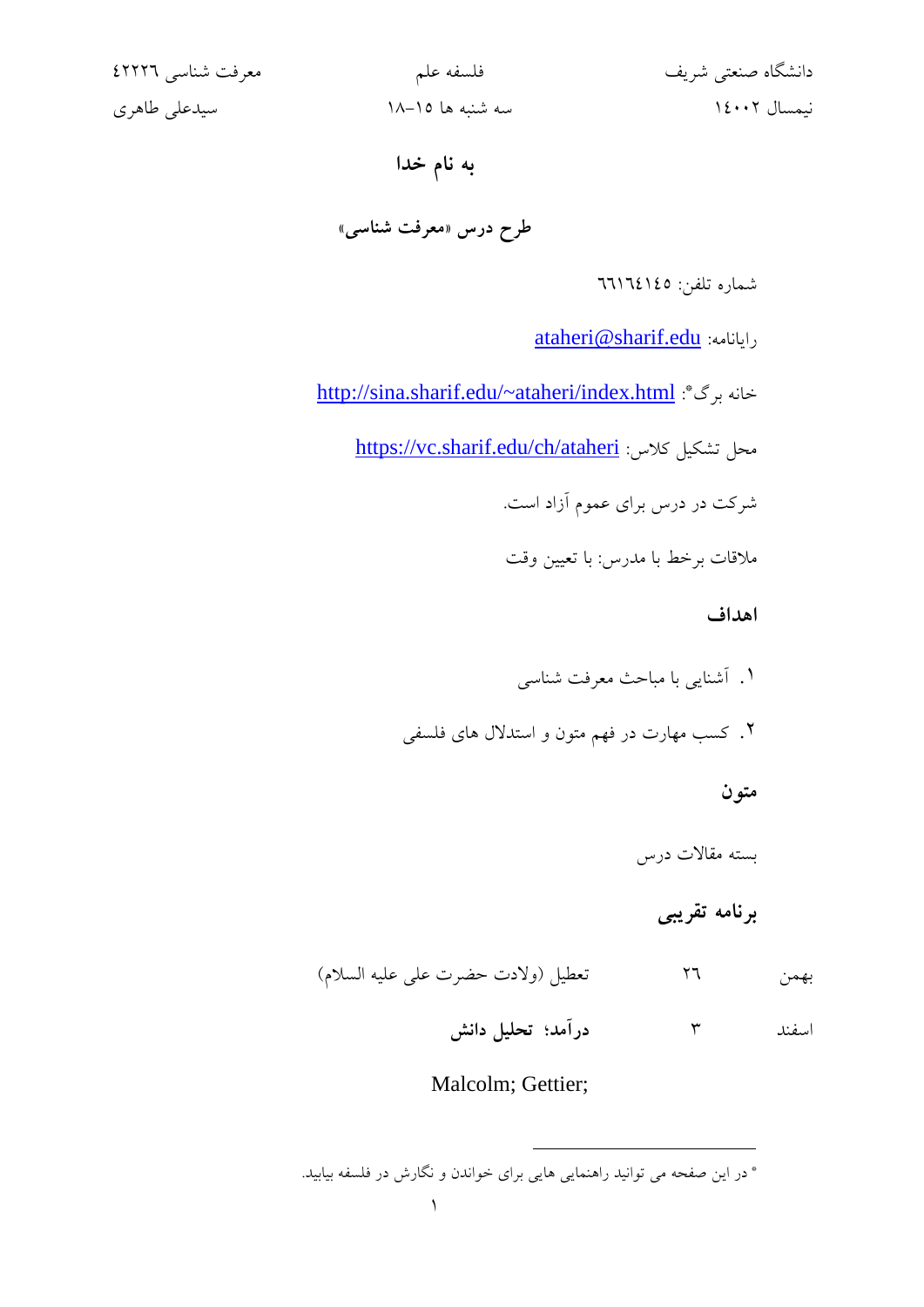| معرفت شناسي ٤٢٢٢٦ | فلسفه علم                       |                          | دانشگاه صنعتی شریف |
|-------------------|---------------------------------|--------------------------|--------------------|
| سيدعلى طاهري      | سه شنبه ها ١٥-١٨                |                          | نيمسال ١٤٠٠٢       |
|                   | تعطيل (عيد مبعث)                | $\mathcal{L}$            | اسفند              |
|                   | ادامه                           | $\gamma$                 |                    |
|                   | Clark; Zagzebski                |                          |                    |
|                   | ساختار دانش و توجیه             | ٢٤                       |                    |
|                   | Chisholm; BonJour (1978)        |                          |                    |
|                   | ادامه                           | $\backslash \mathcal{A}$ | فروردين            |
|                   | Sosa; Klein                     |                          |                    |
|                   | نظریه های توجیه                 | ۲۳                       |                    |
|                   | Goldman; Feldman & Conee        |                          |                    |
|                   | ادامه                           | ٣٠                       |                    |
|                   | Vogel; BonJour (1980)           |                          |                    |
|                   | شكاكيت                          | ٦                        | ارديبهشت           |
|                   | Stroud; Moore (1962; 1993 a, b) |                          |                    |
|                   | تعطيل (عيد فطر)                 | $\Upsilon$               |                    |
|                   | طبیعت گرایی                     | $\mathbf{y}$ .           |                    |
|                   | Quine; Kim                      |                          |                    |
|                   | دانش و بافت                     | $\mathsf{Y}\mathsf{V}$   |                    |
|                   | DeRose; Stanly                  |                          |                    |
|                   | دانش حسی                        | $\mathbf{\breve{r}}$     | خرداد              |
|                   | Alston; Russell                 |                          |                    |
|                   | دانش پیشین                      | $\mathcal{L}$            |                    |
|                   | BonJour (2014); Devitt          |                          |                    |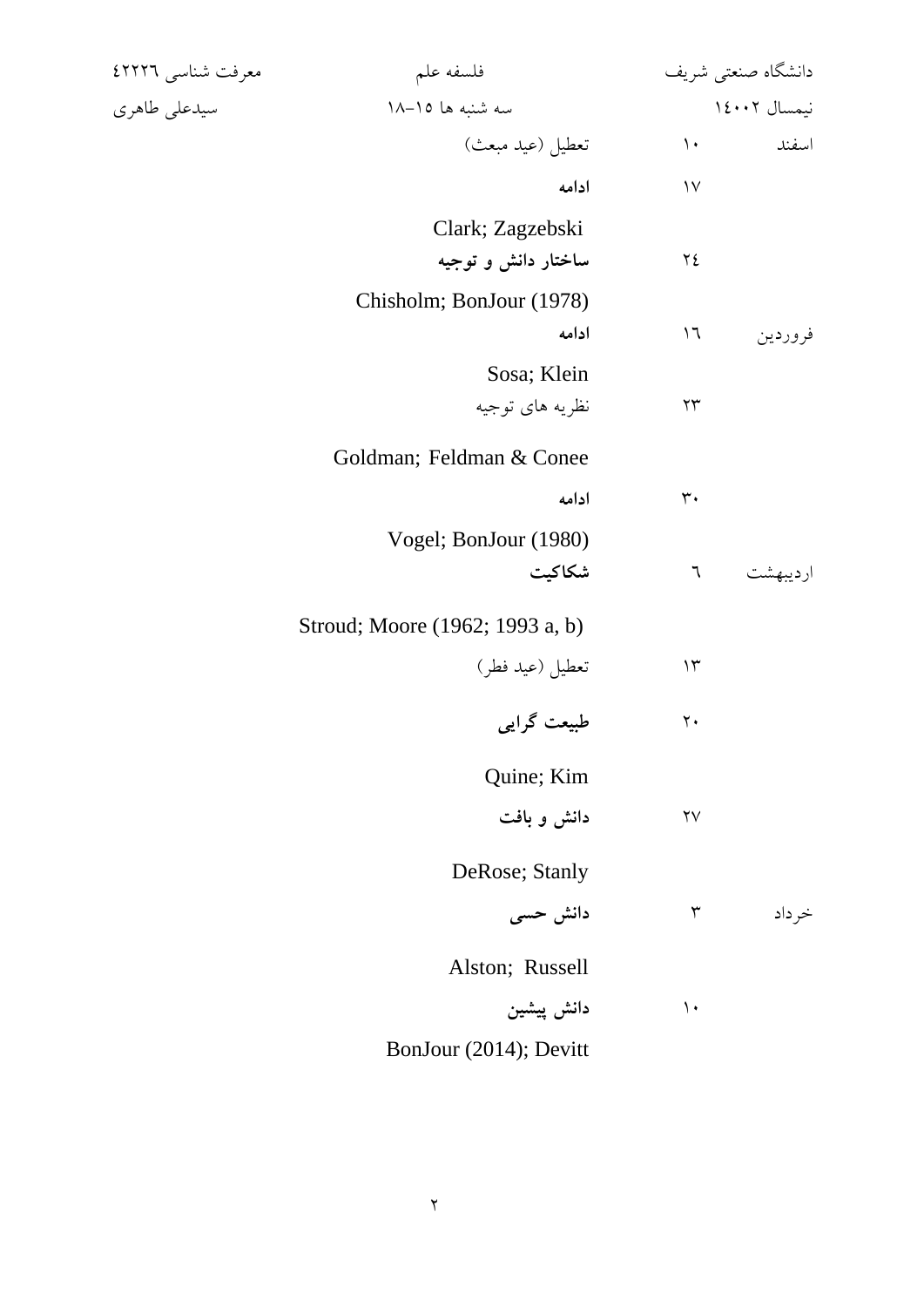دانشگاه صنعتی شریف فلسفه علم معرفت شناسی 42226 نیمسال 14002 سه شنبه ها 18-15 سیدعلی طاهری

17 **گواهی**

Reid (1983); Coady

24 **اختالف نظر**

Feldman; Kelly

**ارزیابی دانشجویان**

**.1 هفت گزارش 500 کلمه ای از مقاالت تعیین شدد درس.** هر دانشجووی رسجمی کالس هر دو هفته یکبار از یکی از مقاله های تعیین شـده گزارشـی در حدود ۵۰۰ کلمه تهیه و قبل از شـروع جلسه مربوط آن را از طریق  ${\rm\bf CW}$  تحویل می دهد: ۳۵٪ نمره.

.2 **آزمون پایانی:** %65 نمره.

**مراجع درس**

- 1. Alston, P. (2009). "Perceptual Knowledge" in Ram Neta and Duncan Pritchard (eds.), Arguing about Knowledge, Routledge.
- 2. BonJour, L. (1978). "Can Empirical Knowledge Have a Foundation" *American Philosophical Quarterly* 15, pp. 1-13.
- 3. --------------. (1980). "Externalist Theories of Empirical Knowledge" P. French, T. Uehling Jr., and H. Wettstein (eds), *Midwest Studies in Philosophy*, vol. 5 (Minneapolis: University of Minnesota Press,), pp.53-73.
- 4. --------------. (2014). "In Defense of the A priori" in Steup, M. & Turri, J. & Sosa, E. (Eds.) Contemporary Debates in Epistemology. Willey Blackwell.
- 5. Chisholm, R. (1964). "The Myth of The Given" *Philosophy*  (Englewood Cliffs, NJ: Prentice-Hall, 1964), pp. 261-86.
- 6. Clark, Michael. (1963). "Knowledge and Grounds: A Comment on Mr. Gettier's Paper," *Analysis* 24: 46–8.
- 7. Coady, C.A.J. (1973). "Testimony and Observation," *American Philosophical Quarterly* 10. pp 149–55.
- 8. DeRose, Keith. (1995). ""Solving the Skeptical Problem" in *The*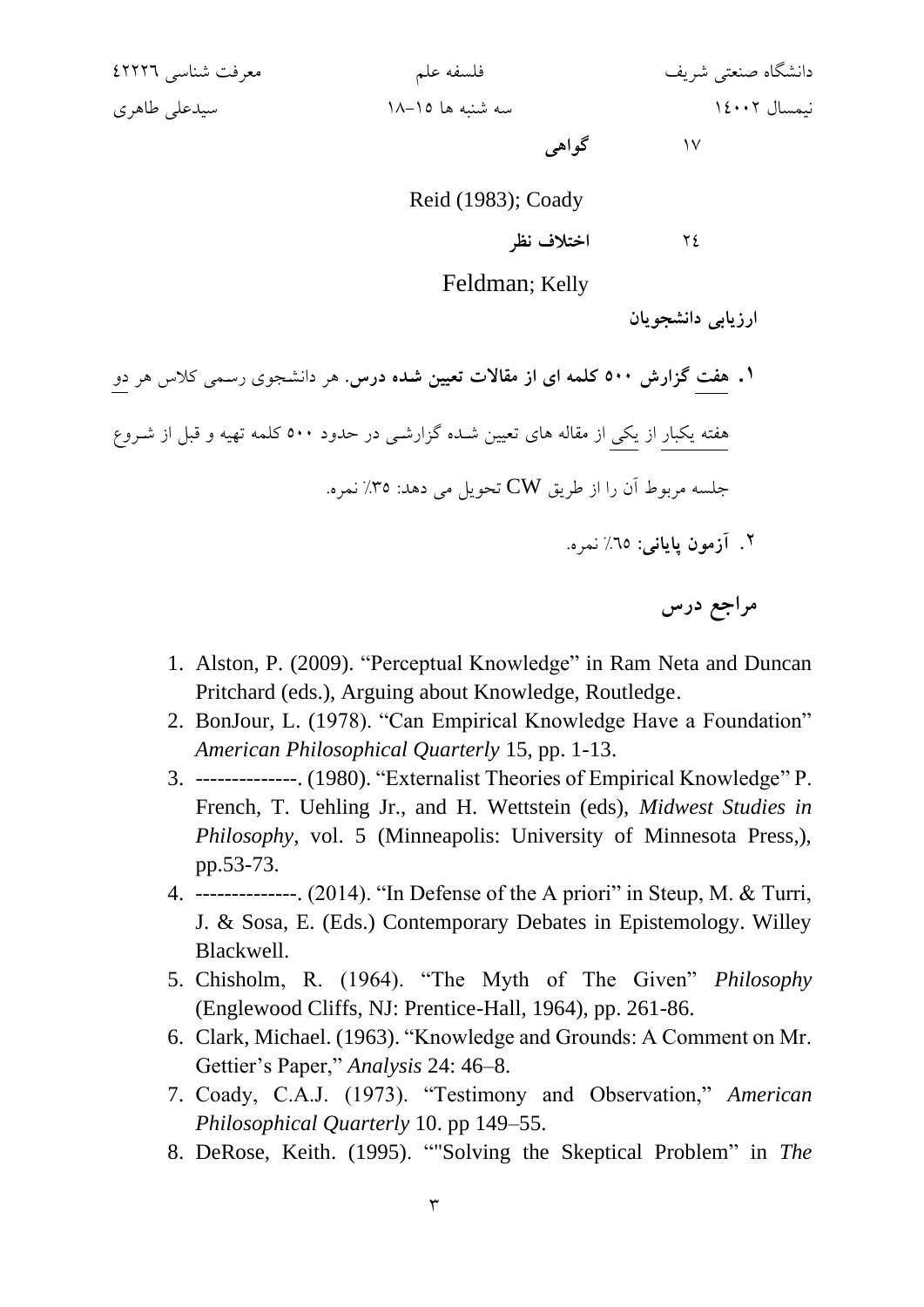*Philosophical Review* 104, 1. pp.1-7, 17-52

- 9. Devitt, Michael. (2014). "There is no A priori" in Steup, M. & Turri, J. & Sosa, E. (Eds.) Contemporary Debates in Epistemology. Willey Blackwell.
- 10.Feldman R. (2007). "Reasonable Religious Disagreements" *Philosophers without Gods.* Louis Anthony (ed.). Oxford University Press. pp. 194-214.
- 11.Feldman R. & Conee, E. (1985). "Evidentialism" *Philosophical Studies* 48, pp.15-34.
- 12.Gettier, Edmund. (1963) "Is Justified True Belief Knowledge?" *Analysis* 23: 121–3.
- 13.Goldman, Alvin. (1976). "What Is Justified Belief?" G. S. Pappas (ed.), *Justification and Knowledge* (Dordrecht: D. Reidel), pp. 1-23.
- 14.Huemer, Michael (ed.). (2005). *Epistemology: Contemporary Readings.* Routledge.
- 15.Kelly, Thomas. (2005) "The Epistemic Significance of Disagreement" Hawthorne, John & Gendler, Tamar (Eds.), *Oxford Studies in Epistemology*, 1, 167-96.
- 16.Kim, Jaegwon. (1988). "What is 'Naturalized Epistemology'?" in m J. Tomberlin (ed.), *Philosophical Perspectives* 2. Epistemology (Atascadero, CA: Ridgeview Publishing Co.), pp. 381-405.
- 17. Klein, Peter. (1999). "Human Knowledge and the Infinite Regress of Reasons" *Philosophical Perspectives* 13, Epistemology, pp. 297-325.
- 18.Malcolm, Norman .(1964). *Knowledge and Certainty: Essays and lectures.* Prentice Hall. pp. 58-72.
- 19.Moore, G. E. (1962). "Four Forms of Scepticism" Philosophical Papers (New York: Collier Books,). pp. 220-2.
- 20.---------------. (1993 a). "Proof of an External World" in Thomas Baldwin (ed.), *G. E. Moore: Selected Writings* (London & New York: Routledge). pp.147-70.
- 21. --------------. (1993 b). "Certainty" in Thomas Baldwin (ed.), *G. E. Moore: Selected Writings* (London & New York: Routledge). pp. 171- 96.
- 22.Quine, W. V. (1969). "Epistemology Naturalized" *Ontological Relativity and Other Essays* (Columbia University Press). pp. 68-90.
- 23.Reid, Thomas. (1983). "Inquiry into the Human Mind" from *Inquiry and Essays*, ed. R.E. Beanblossom and K. Lehrer (Indianapolis, Ind.: